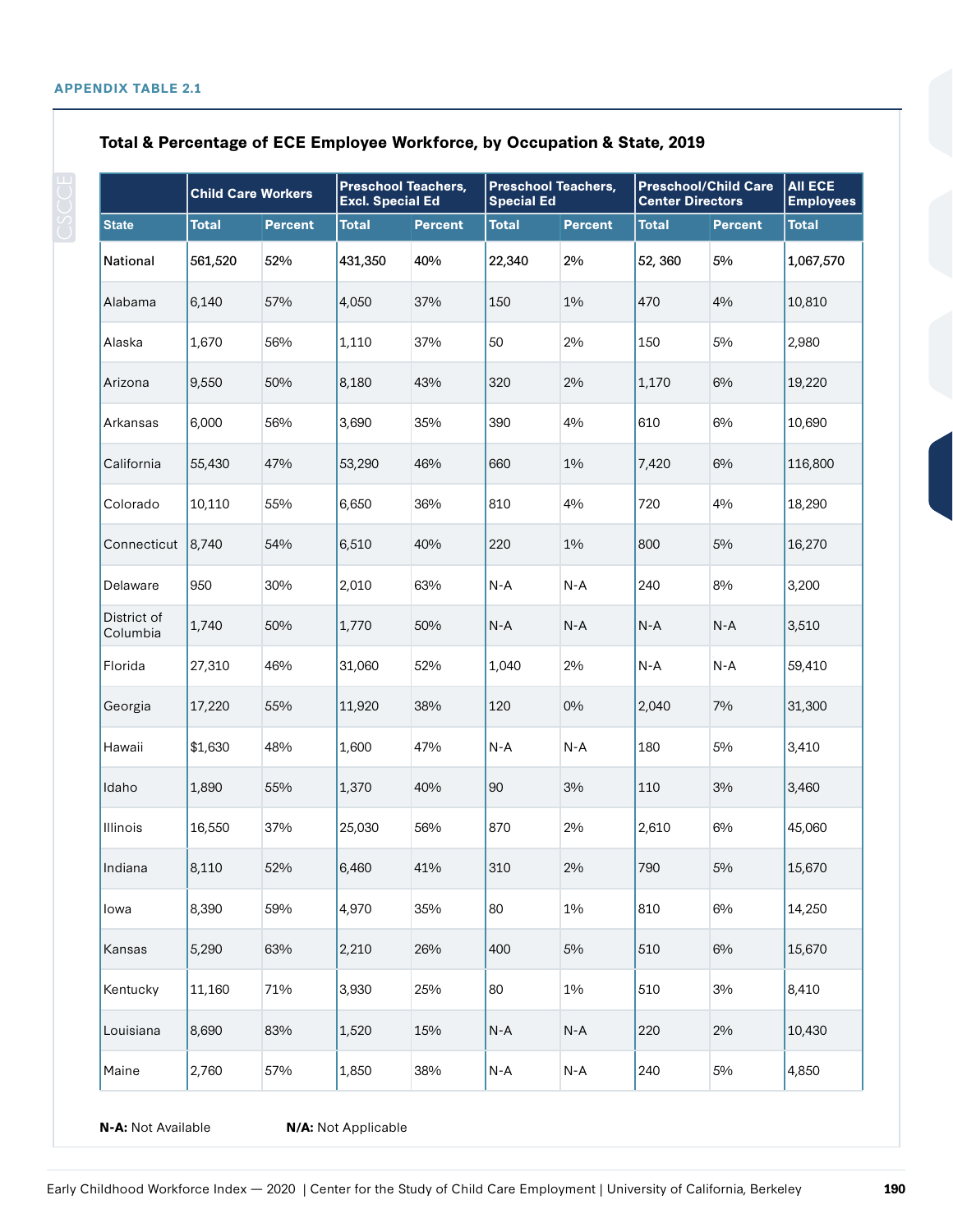|                    |              | <b>Child Care Workers</b> |                     | <b>Preschool Teachers,</b><br><b>Excl. Special Ed</b> |              | <b>Preschool Teachers,</b><br><b>Special Ed</b> |              | <b>Preschool/Child Care</b><br><b>Center Directors</b> |              |
|--------------------|--------------|---------------------------|---------------------|-------------------------------------------------------|--------------|-------------------------------------------------|--------------|--------------------------------------------------------|--------------|
| <b>State</b>       | <b>Total</b> | <b>Percent</b>            | <b>Total</b>        | <b>Percent</b>                                        | <b>Total</b> | <b>Percent</b>                                  | <b>Total</b> | <b>Percent</b>                                         | <b>Total</b> |
| Maryland           | 8,720        | 44%                       | 9,880               | 50%                                                   | 280          | 1%                                              | 970          | 5%                                                     | 19,850       |
| Massachusetts      | 13,990       | 41%                       | 17,070              | 50%                                                   | 840          | 2%                                              | 2,120        | 6%                                                     | 34,020       |
| Michigan           | 17,230       | 61%                       | 9,940               | 35%                                                   | 310          | $1\%$                                           | 880          | 3%                                                     | 28,360       |
| Minnesota          | 12,150       | 53%                       | 9,180               | 40%                                                   | 1,020        | 4%                                              | 690          | 3%                                                     | 23,040       |
| Mississippi        | 6,020        | 67%                       | 2,460               | 27%                                                   | 150          | 2%                                              | 400          | 4%                                                     | 9,030        |
| Missouri           | 13,390       | 67%                       | 5,920               | 30%                                                   | 150          | 1%                                              | 540          | 3%                                                     | 20,000       |
| Montana            | 3,360        | 77%                       | 770                 | 18%                                                   | 100          | 2%                                              | 150          | 3%                                                     | 4,380        |
| Nebraska           | 8,420        | 78%                       | 1,890               | 18%                                                   | 120          | 1%                                              | 360          | 3%                                                     | 10,790       |
| Nevada             | 4,070        | 63%                       | 1,790               | 28%                                                   | 480          | 7%                                              | 160          | 2%                                                     | 6,500        |
| New<br>Hampshire   | 1,910        | 34%                       | 3,200               | 58%                                                   | $N-A$        | $N-A$                                           | 430          | 8%                                                     | 5,540        |
| New Jersey         | 19,090       | 50%                       | 16,420              | 43%                                                   | 610          | 2%                                              | 1,760        | 5%                                                     | 37,880       |
| New Mexico         | 2,110        | 38%                       | 2,910               | 53%                                                   | 220          | 4%                                              | 250          | 5%                                                     | 5,490        |
| New York           | 53,290       | 62%                       | 23,890              | 28%                                                   | 5,930        | 7%                                              | 3,070        | 4%                                                     | 86,180       |
| North<br>Carolina  | 19,780       | 53%                       | 15,350              | 41%                                                   | 580          | 2%                                              | 1,690        | 5%                                                     | 37,400       |
| North Dakota       | 3,400        | 73%                       | 910                 | 20%                                                   | 110          | 2%                                              | 210          | 5%                                                     | 4,630        |
| Ohio               | 18,710       | 51%                       | 15,430              | 42%                                                   | 960          | $3\%$                                           | 1,920        | $5\%$                                                  | 37,020       |
| Oklahoma           | 5,590        | 41%                       | 7,210               | 53%                                                   | 110          | 1%                                              | 730          | 5%                                                     | 13,640       |
| Oregon             | 5,680        | 46%                       | 6,540               | 54%                                                   | $N-A$        | $N-A$                                           | N-A          | N-A                                                    | 12,220       |
| Pennsylvania       | 24,340       | 58%                       | 14,400              | 34%                                                   | 510          | 1%                                              | 2,710        | 6%                                                     | 41,960       |
| Rhode Island       | 2,540        | 58%                       | 1,540               | 35%                                                   | 90           | 2%                                              | 230          | 5%                                                     | 4,400        |
| South<br>Carolina  | 6,160        | 50%                       | 5,560               | 45%                                                   | 120          | 1%                                              | 510          | 4%                                                     | 12,350       |
| N-A: Not Available |              |                           | N/A: Not Applicable |                                                       |              |                                                 |              |                                                        |              |

## **Total & Percentage of ECE Employee Workforce, by Occupation & State, 2019**